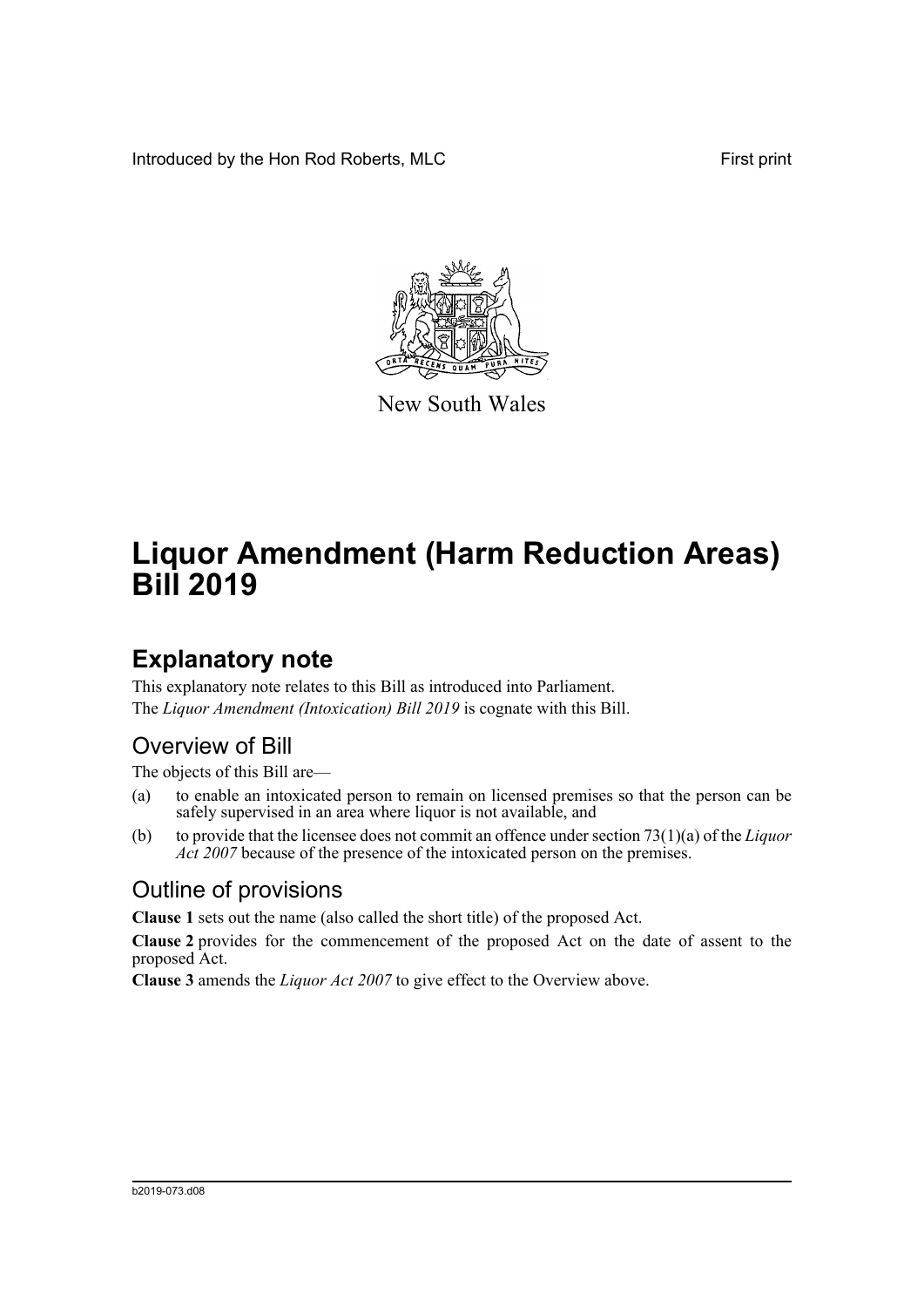Introduced by the Hon Rod Roberts, MLC First print



New South Wales

# **Liquor Amendment (Harm Reduction Areas) Bill 2019**

### **Contents**

|   |                                    | Page |
|---|------------------------------------|------|
| 1 | Name of Act                        |      |
|   | 2 Commencement                     |      |
| 3 | Amendment of Liquor Act 2007 No 90 |      |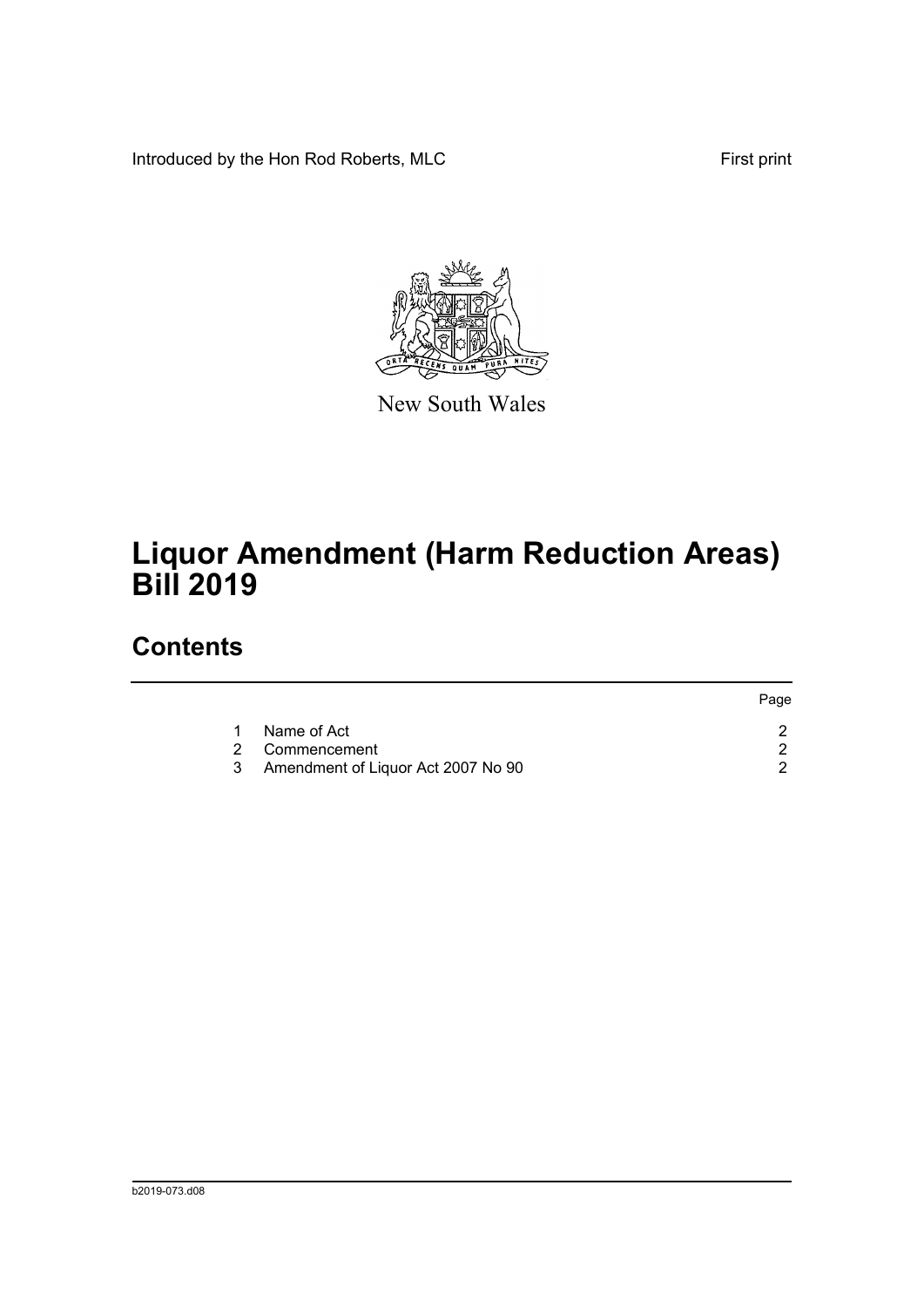

New South Wales

## **Liquor Amendment (Harm Reduction Areas) Bill 2019**

No , 2019

#### **A Bill for**

An Act to amend the *Liquor Act 2007* to enable intoxicated persons to be safely supervised on licensed premises.

See also the *Liquor Amendment (Intoxication) Bill 2019*.